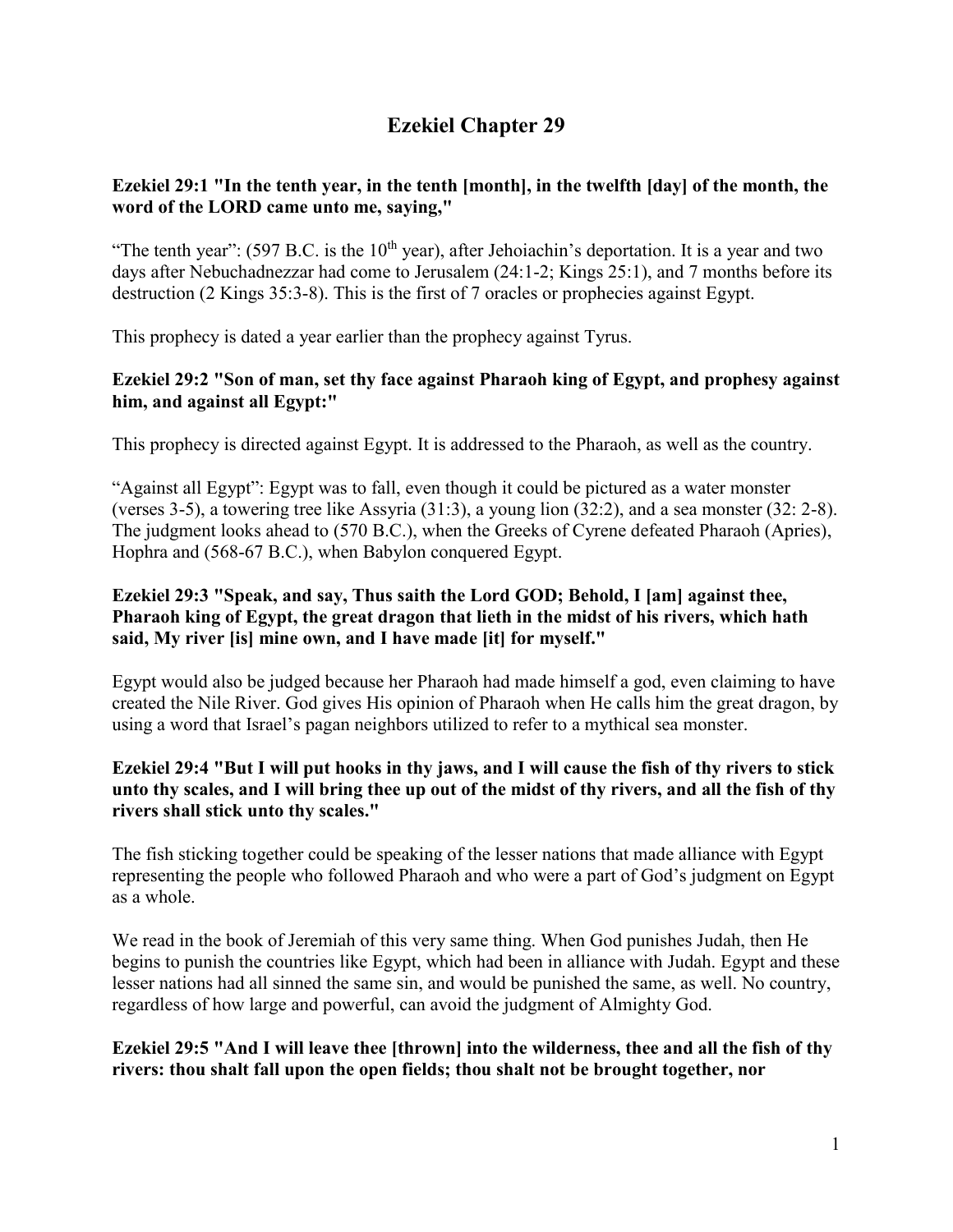#### **gathered: I have given thee for meat to the beasts of the field and to the fowls of the heaven."**

This speaks of those who die in the field, and will not even be buried. Their bodies will be left to the vultures, and to the beasts of the field.

#### **Ezekiel 29:6 "And all the inhabitants of Egypt shall know that I [am] the LORD, because they have been a staff of reed to the house of Israel."**

The Israelites had depended on Egyptians in military alliances as people lean on a staff that gives way, failing them. Egypt had betrayed the confidence of Israel as God said they would. Because Israel never should have trusted Egypt does not lessen Egypt's judgment.

# **Ezekiel 29:7 "When they took hold of thee by thy hand, thou didst break, and rend all their shoulder: and when they leaned upon thee, thou brakest, and madest all their loins to be at a stand."**

Israel had reached out to Egypt for help, when they were attacked by Babylon. Egypt had not been able to help them. They had failed to help Israel, when the battle became strong. They had run home away from the trouble. Egypt is blamed here, for reaching out to Israel in alliance, and then, not helping them. Egypt did not hold up for Israel, they broke.

# **Ezekiel 29:8 "Therefore thus saith the Lord GOD; Behold, I will bring a sword upon thee, and cut off man and beast out of thee."**

Their fear of Babylon had caused them not to help Israel. They should have feared God more. Now, they have been judged of God for not keeping the covenant they had made with Israel, and they are destroyed.

# **Ezekiel 29:9 "And the land of Egypt shall be desolate and waste; and they shall know that I [am] the LORD: because he hath said, The river [is] mine, and I have made [it]."**

The Nile River was the water supply for all of Egypt's crops.

There will be no doubt that this judgment is from God. Their pride of possession is one of their sins. They do not even believe the river belongs to God. They believe it belongs to them.

#### **Ezekiel 29:10 "Behold, therefore I [am] against thee, and against thy rivers, and I will make the land of Egypt utterly waste [and] desolate, from the tower of Syene even unto the border of Ethiopia."**

This covered the entirety of Egypt, since Migdol was in the North and Syene in the southern border of "Ethiopia."

**Ezekiel 29:11 "No foot of man shall pass through it, nor foot of beast shall pass through it, neither shall it be inhabited forty years."**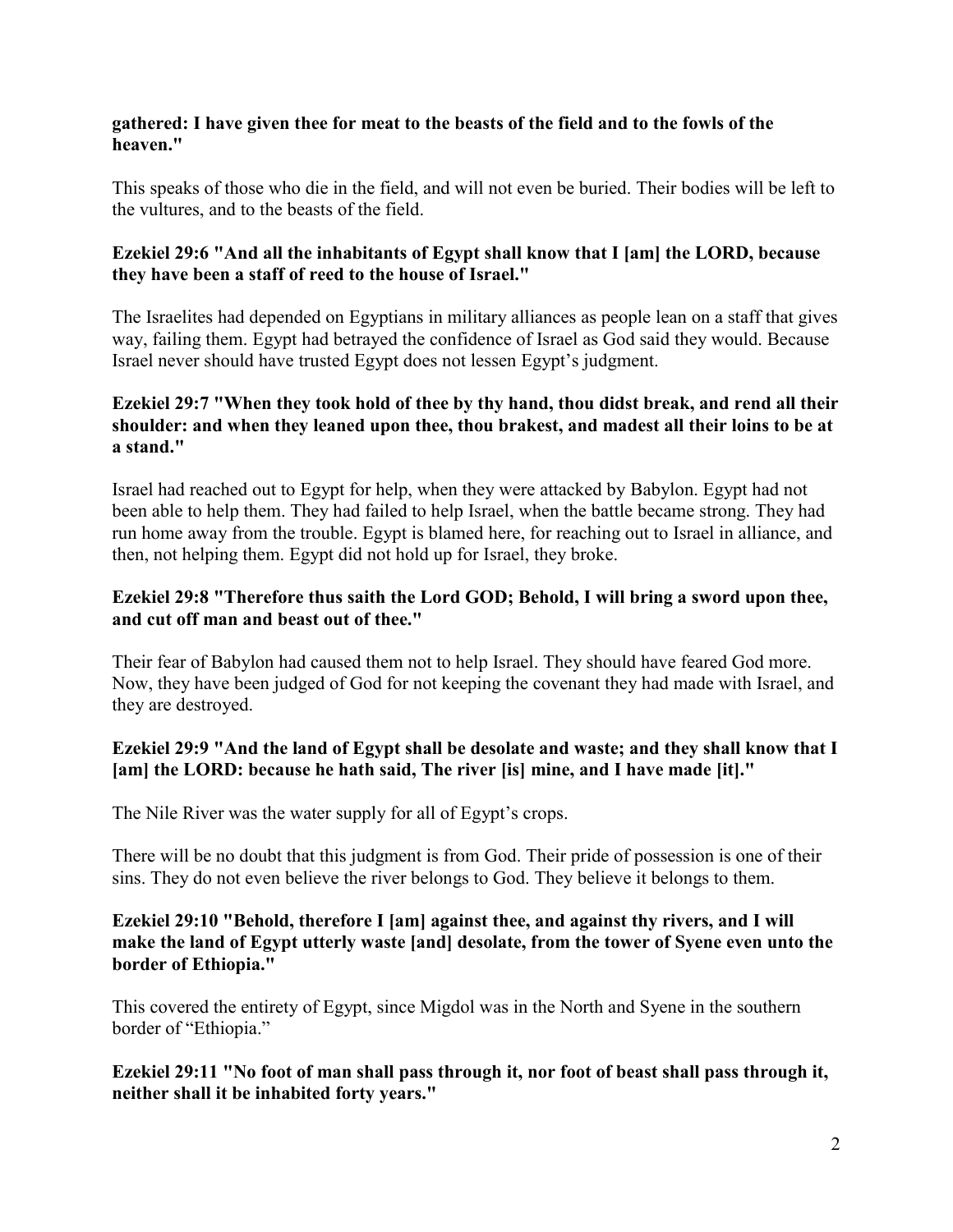Although difficult to pinpoint, one possibility is that this period was when Babylon, under Nebuchadnezzar, reigned supreme in Egypt from (586-67 B.C.), until Cyrus gained Persian control.

# **Ezekiel 29:12 "And I will make the land of Egypt desolate in the midst of the countries [that are] desolate, and her cities among the cities [that are] laid waste shall be desolate forty years: and I will scatter the Egyptians among the nations, and will disperse them through the countries."**

It seems, this desolation will be so great, that those of Egypt who want to live, will take refuge in other countries. It appears, this is like the Israelites being dispersed in other countries, and then brought home.

# **Ezekiel 29:13 "Yet thus saith the Lord GOD; At the end of forty years will I gather the Egyptians from the people whither they were scattered:"**

This is also speaking of God saving them, while they are dispersed, and then He brings them home. We must remember that Egypt also symbolizes the world. This could be a physical disbursement, or it could be speaking of a time, when they will come alive to the Lord.

## **Ezekiel 29:14 "And I will bring again the captivity of Egypt, and will cause them to return [into] the land of Pathros, into the land of their habitation; and they shall be there a base kingdom."**

This Pathros was an area, where many Jews had settled. The fact that they are a "base kingdom" just means, they will not be the powerful nation they had been in the days of the Pharaohs.

Egypt regained normalcy as is currently true, but never again reached the pinnacle of international prominence she once enjoyed.

# **Ezekiel 29:15 "It shall be the basest of the kingdoms; neither shall it exalt itself any more above the nations: for I will diminish them, that they shall no more rule over the nations."**

We see from this, that their stature as a powerful nation will be no more. They will be as the smaller nations around them. They will not be feared by their neighbors, as they had been in the past.

# **Ezekiel 29:16 "And it shall be no more the confidence of the house of Israel, which bringeth [their] iniquity to remembrance, when they shall look after them: but they shall know that I [am] the Lord GOD."**

This is just saying that Israel will not look to them for protection anymore. They will hardly be able to protect themselves. The Israelites will remember the anger God felt toward them, because they had put their faith in Egypt. Israel will put their faith in God, not in Egypt.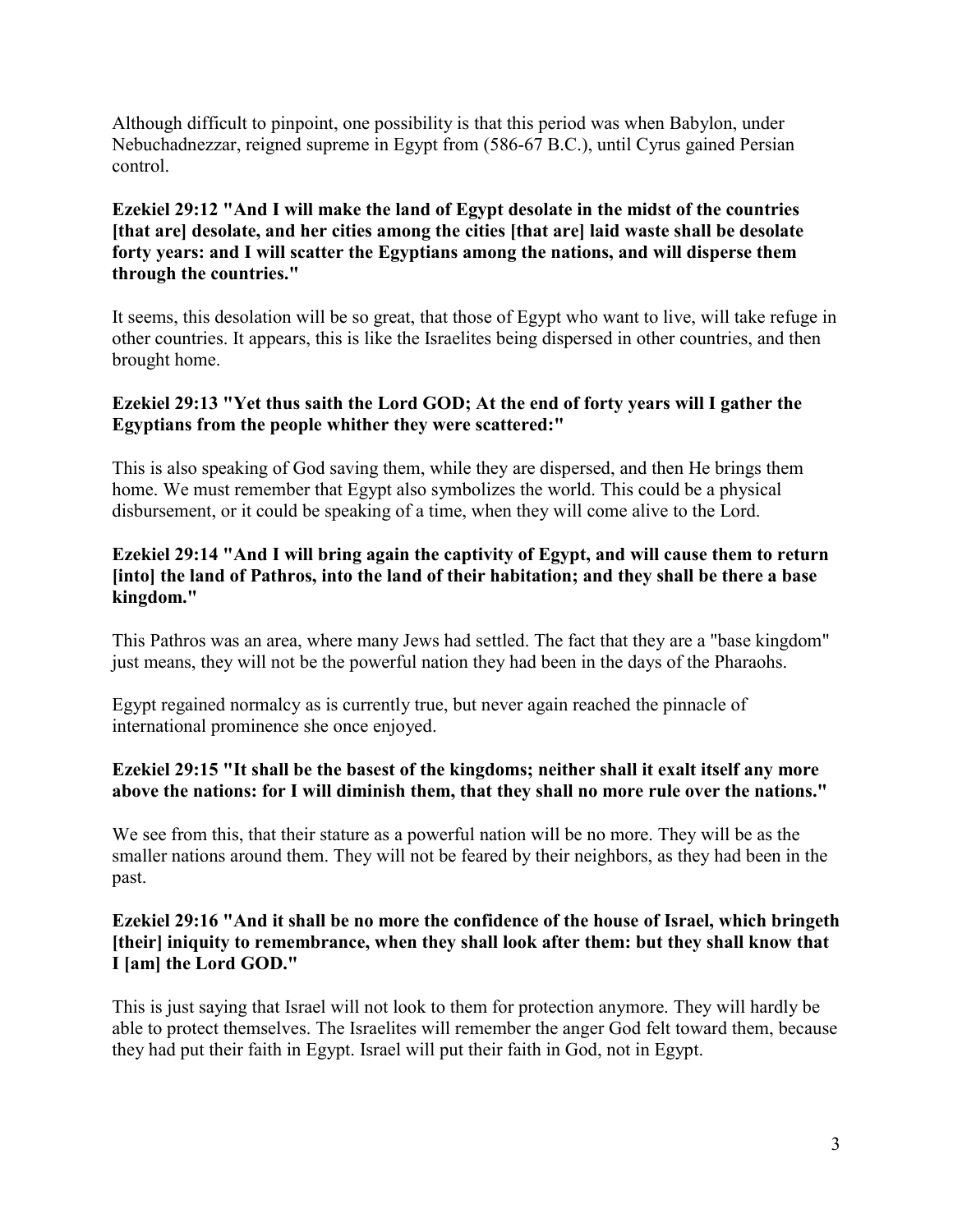## **Ezekiel 29:17 "And it came to pass in the seven and twentieth year, in the first [month], in the first [day] of the month, the word of the LORD came unto me, saying,"**

This is 17 years after this prophecy began. This is (571/570 B.C.), as counted from the captivity of Jehoiachin (in 597 B.C.).

# **Ezekiel 29:18 "Son of man, Nebuchadrezzar king of Babylon caused his army to serve a great service against Tyrus: every head [was] made bald, and every shoulder [was] peeled: yet had he no wages, nor his army, for Tyrus, for the service that he had served against it:"**

It appears it had taken 13 years to overcome Tyre, or Tyrus. The expense of the campaign was so great, that Nebuchadnezzar did not profit from the destruction of Tyrus. He had come against them under orders from God.

This was the confusion that I had in the last chapter when Nebuchadnezzar had come up against and defeated Tyre which they did, but didn't do.

(In 585-573), Nebuchadnezzar besieged Tyre for 13 years before subduing the city (Ezekiel 26:1-28:19). The Tyrians then retreated to the island bastion out in the sea and survived, not giving Babylon full satisfaction in spoils (Wages), equal to such a long struggle. So the Babylonians took the city on shore, but not the stronghold which was built on the isle which was located out in the sea for their ships and storage (that was the one which Alexander took in 7 months).

# **Ezekiel 29:19 "Therefore thus saith the Lord GOD; Behold, I will give the land of Egypt unto Nebuchadrezzar king of Babylon; and he shall take her multitude, and take her spoil, and take her prey; and it shall be the wages for his army."**

We do know that Nebuchadnezzar came against Egypt in a limited campaign, and did spoil them. This was not a long war, so he benefited financially from it.

To make up for Babylon's lack of sufficient reward from Tyre, God allowed a Babylonian conquest of Egypt (in 568-567 B.C.). Babylon's army had worked as an instrument which God used to bring down Egypt.

# **Ezekiel 29:20 "I have given him the land of Egypt [for] his labor wherewith he served against it, because they wrought for me, saith the Lord GOD."**

Nebuchadnezzar's army attacked Tyrus and Egypt, but it was really a judgment of God against them. The king of Babylon did not even know he was carrying out the will of God. God uses whomever He wills to carry out His wishes. Even Satan, himself, is subject to the wishes of God.

**Ezekiel 29:21 "In that day will I cause the horn of the house of Israel to bud forth, and I will give thee the opening of the mouth in the midst of them; and they shall know that I [am] the LORD."**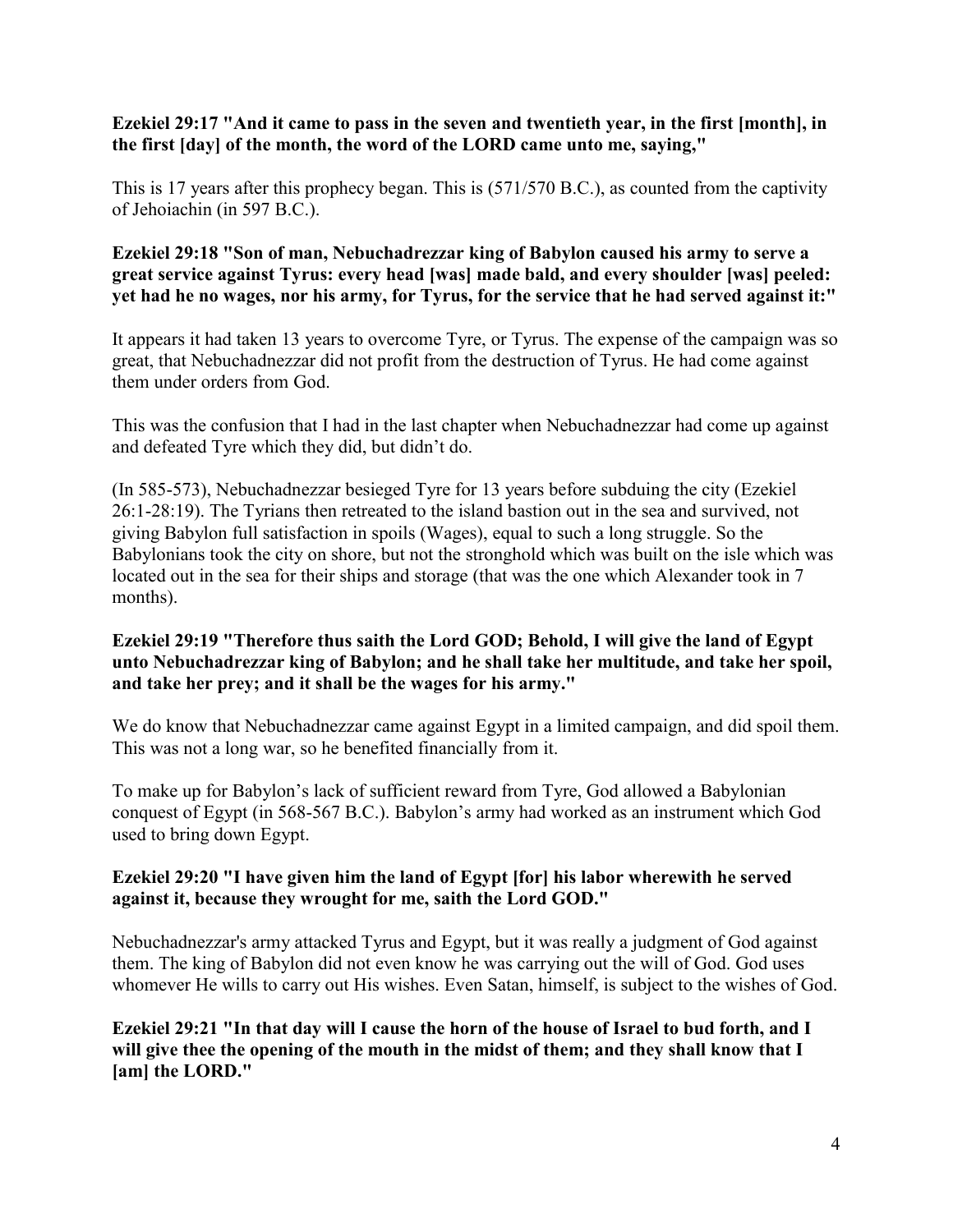God caused Israel's power to return and restored her authority as the power in an animal's horn. Though other nations subdued her, her latter end in messianic times will be blessed. "Opening of the mouth" most likely refers to the day when Ezekiel's writings would be understood by looking back at their fulfillment. His muteness had already ceased (in 586-85 B.C.), when Jerusalem fell.

# **Ezekiel Chapter 29 Questions**

- 1. When is this prophecy dated?
- 2. Who is this prophecy addressed to?
- 3. What is Pharaoh called in verse 3?
- 4. A prophet speaks to \_\_\_\_\_\_\_\_\_\_\_ nations.
- 5. Egypt symbolizes what?
- 6. If nothing else, the message in this lesson tells of what necessity to the ministers today?
- 7. The dragon is symbolically speaking of \_\_\_\_\_\_\_\_\_.
- 8. The was caught by putting hooks in his jaws.
- 9. What are the fish and the crocodile sticking together symbolizing?
- 10. What is verse 5 speaking of?
- 11. What had Egypt been to the house of Israel?
- 12. The had been worshipped by Egypt.
- 13. Who had Israel gone to for help, rather than to God?
- 14. What happened to Egypt, when Babylon attacked Israel?
- 15. What is Egypt judged of God for?
- 16. What was one great sin of Egypt, mentioned in verse 9?
- 17. In verse 10, what happens to Egypt?
- 18. How long will this land be uninhabitable?
- 19. What does the number 40 show us?
- 20. How long had God sent Judah into captivity?